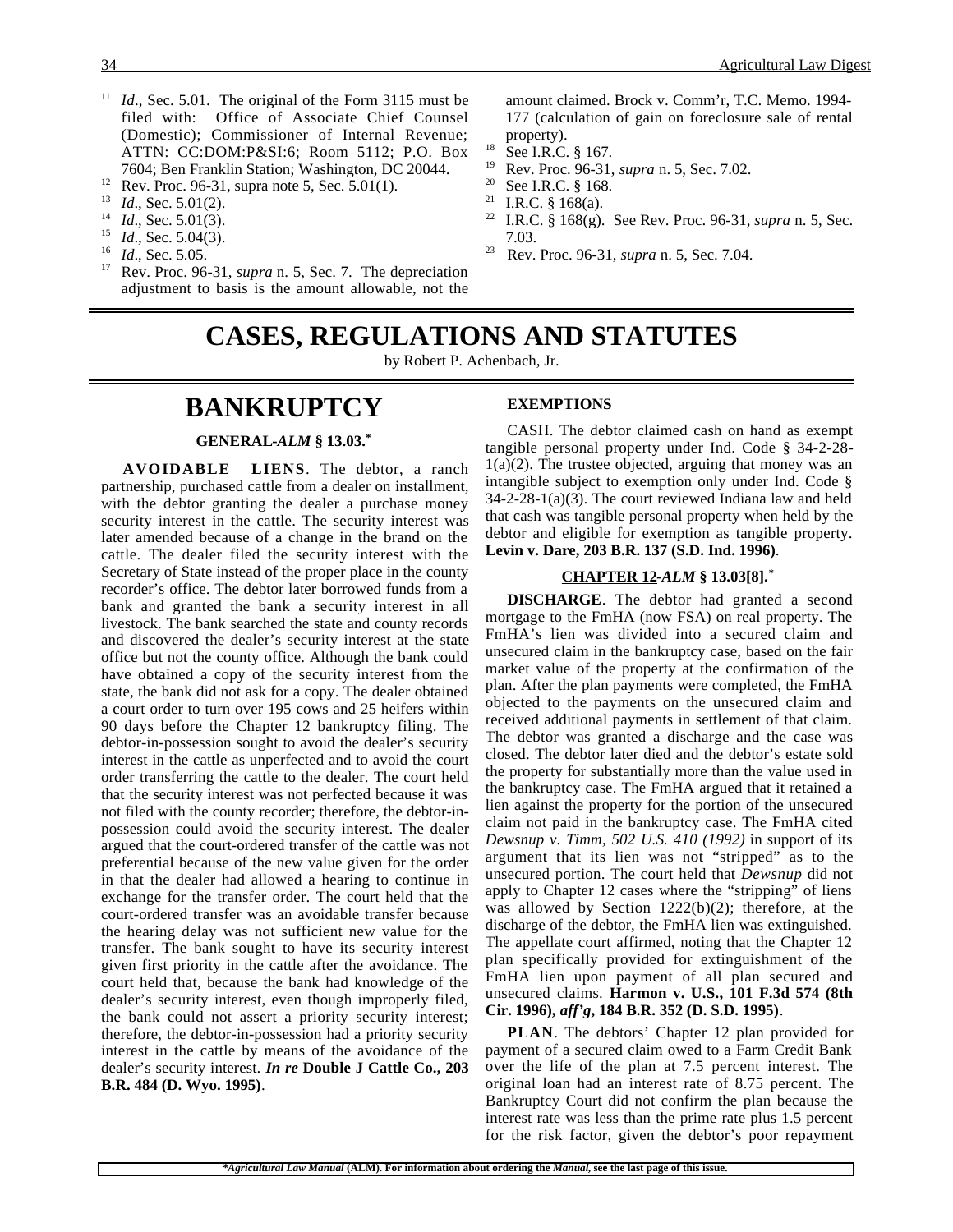history. The appellate courts affirmed the Bankruptcy Court decision. The court rejected the debtors' argument that the interest rate could not exceed the contract rate and held that the rate was to equal the rate the bank would charge for lending the same amount as would be received from a foreclosure of the debt, i.e. a market rate of interest. **Koopmans v. Farm Credit Services, 102 F.3d 874 (7th Cir. 1996),** *aff'g***, 196 B.R. 425 (N.D. Ind. 1996)**.

**TRUSTEE FEES**. The debtor's Chapter 12 plan provided for a trustee's fee of 10 percent of the payments to be made to the creditors. The trustee objected to the plan, arguing that the fee was to be applied to the payments made to the trustee, resulting in a 11.11 percent charge against the payments to be made to the creditors. The court held that the statutory fee of 10 percent was unambiguous and was limited to 10 percent of the property to be paid to the creditors. The court reasoned that, because the statute assessed the fee against "the payments made under the plan" and because only the trustee makes the plan payments, the fee could not be assessed to payments made to the trustee by the debtor. *In re* **Wallace, 102 F.3d 350 (8th Cir. 1996),** *aff'g***, 197 B.R. 82 (E.D. Mo. 1996),** *aff'g***, 167 B.R. 531 (Bankr. E.D. Mo. 1994)**.

#### **FEDERAL TAXATION -***ALM* **§ 13.03[7].\***

**AUTOMATIC STAY**. This case involved two bankruptcy cases. In the first case, the debtor filed for Chapter 13 and included federal income tax refunds in the fund for payment of creditors, but after the case commenced, the IRS refused to pay the refunds and allowed an administrative offset in favor of the Bureau of Child Support Enforcement. In the second case, the facts were similar except the offset was to the U.S. Department of Education. In both cases, the IRS was not a creditor and did not receive notice of the bankruptcy filing. The court held that the offsets violated the automatic stay but refused to award damages because the violations were not willful in that the IRS did not receive notice of the filing. *In re* **Lafanette, 97-1 U.S. Tax Cas. (CCH) ¶ 50,124 (Bankr. W.D. La. 1997)**.

**CLAIMS**. The debtor's Chapter 13 plan provided for 100 percent payment of *allowed* secured claims. The IRS filed a claim for taxes, listing a portion of the claim as secured, a portion as priority unsecured and a portion as general unsecured. The IRS had filed a tax lien against the debtor's property pre-petition which was junior to a mortgage on the debtor's residence. The debtor's residence was worth less than the total amount owed on the mortgage and tax lien. Three years after confirmation of the plan, the debtor moved to reduce the secured portion of the IRS claim to the amount of the value of the residence above the mortgage debt. The court held that the modification of the IRS claim was allowed because the plan provided for payment of allowed claims and a secured claim was allowed only to the extent of the value of the collateral. *In re* **Strong, 203 B.R. 105 (Bankr. N.D. Ill. 1996)**.

**DISCHARGE**. The debtor had petitioned the Tax Court to challenge a deficiency notice from the IRS which included a penalty for fraud. The Tax Court case resulted in a grant of summary judgment to the IRS because the debtor failed to file answers to the IRS claims. The Tax Court ruling included a specific finding of fraud by the debtor in filing false W-E forms. The debtor then filed for Chapter 7 and the IRS sought to have the deficiency declared nondischargeable under Section 523(a)(1). The debtor argued that the Tax Court decision was not applicable to the dischargeability of the tax claim because the Bankruptcy Court had exclusive jurisdiction over determining the tax claim. The court held that it did not have exclusive jurisdiction over tax claims and that the Tax Court ruling was entitled to res judicata as to the element of fraud by the debtor; therefore, the tax claim was not dischargeable. *In re* **Palmer, 203 B.R. 460 (D. Mont. 1996)**.

**NET OPERATING LOSSES**. The debtors had a net operating loss (NOL) for 1990. The debtors filed for Chapter 7 in December 1991 and did not elect to close their tax year effective with the bankruptcy filing. The debtors received a discharge of millions of dollars of debt in March 1992. The debtors filed their 1991 return on April 9, 1993 and claimed the unused NOLs as a deduction against the 1991 income. The debtors argued that, because the bankruptcy estate did not use the NOLs, the NOLs were returned to the debtors at the close of the case. The court held that, upon the filing of the Chapter 7 case, the NOLs passed to the bankruptcy estate because the debtors did not make the election to end their tax year with the filing. The court also held that because the NOLs were part of the bankruptcy estate, the discharge of indebtedness received by the estate reduced the NOLs before the tax attributes of the estate passed to the debtors after discharge. **Kahle v. Comm'r, T.C. Memo. 1997-91**.

**REFUND**. The debtor filed for Chapter 13 on January 12, 1996 and filed the debtor's 1995 personal income tax return on January 22, 1996. The IRS allowed the refund but refused to pay it to the debtor and offset the refund against the debtor's income tax deficiency for earlier years. The court held that the refund was a pre-petition obligation of the IRS to the debtor and was eligible for the setoff. *In re* **Glenn, 97-1 U.S. Tax Cas. (CCH) ¶ 50,188 (E.D. Pa. 1997),** *rev'g***, 96-2 U.S. Tax Cas. (CCH) ¶ 50,447 (Bankr. E.D. Pa. 1996)**.

### **CONTRACTS**

**INFECTIOUS DISEASE**. The plaintiff was a supplier of breeding pigs and delivered breeder pigs to the defendant under written contracts. The contracts had provisions regarding losses from infectious diseases and required the defendant to isolate all new shipments for 30- 60 days in order to receive credit for pigs which had infectious diseases. The contracts limited damages to replacement of pigs lost because of disease. The defendant and plaintiff learned about the outbreak of Porcine Reproductive and Respiratory Syndrome (PRRS) during their contractual relationship. The plaintiff performed tests for the disease and found some pigs testing positively for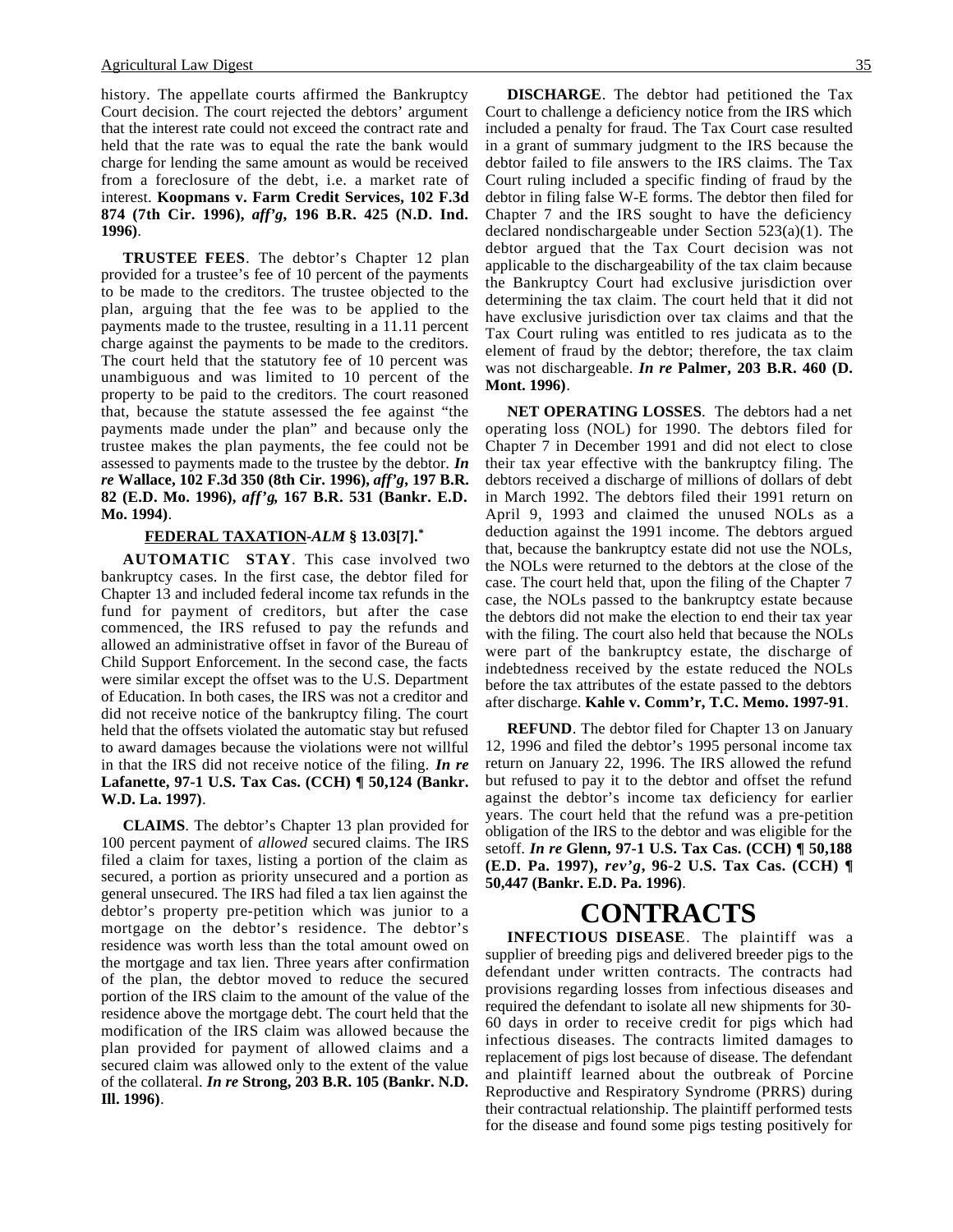PRRS. The defendant did not perform tests on delivered pigs for PRRS until more than a year after the last shipment from the plaintiff. The plaintiff sued for the purchase price of the delivered pigs and the defendant counterclaimed for breach of contract, breach of warranty, negligence and fraud. The defendant sought damages for infection of healthy pigs from PRRS in the pigs shipped by the plaintiff. The plaintiff argued that the contracts expressly limited damages to the loss of value of the pigs delivered. The defendant claimed that the damage limitation portion of the contracts was unconscionable. The court held that the damage limitation provisions were not unconscionable because the defendant was an experienced businessperson and had sufficient knowledge of PRRS and failed to take steps to test the pigs upon delivery. The defendant also claimed that the plaintiff breached express warranties that the delivered pigs were free of infectious diseases and were suitable for breeding when the plaintiff knew from testing that some of its pigs were infected with PRRS and that PRRS affected the breeding ability of pigs. The court noted that the pigs were shipped in compliance with federal and state inspection laws and that the defendant failed to test the animals upon delivery; therefore a question of fact remained as to whether the delivered pigs were actually infected with PRRS. The court also held that the defendant's claims of fraud were insufficient in that the defendant failed to show that the contracts imposed any duty on the plaintiff to advise the defendant as to the proper testing for PRRS. **Pig Imp. Co., Inc. v. Middle States Holding Co., 943 F. Supp. 392 (D. Del. 1996)**.

## **FEDERAL AGRICULTURAL PROGRAMS**

**BRUCELLOSIS**. The APHIS has adotped as final regulations changing the classification of New Mexico from a Class A to Class Free state. **62 Fed. Reg. 5907 (Feb. 10, 1997)**.

**CONSERVATION**. The CCC has adopted as final regulations revising the CRP regulations, including the consolidation of all CRP regulations in 7 C.F.R. Part 1410. The new provisions include (1) inclusion of wetlands and acreage enrolled in the Water Bank Program as eligible CRP acres; (2) expansion of the conservation priority areas to include CRP acres, the Wetlands Reserve Program and the Environmental Quality Incentives Program; (3) restriction of the total CRP acres in a state to 10 percent of the total crop land; (4) provisions for an incentive of up to 25 percent of the costs of restoring wetlands; and (5) provisions for incentives to enroll filter strips, riparian buffers, field windbreaks, grass waterways, and EPA acres designated as wellhead protection acres. **62 Fed. Reg. 7601 (Feb. 19, 1997)**.

**CROP INSURANCE**. The FCIC has adopted as final regulations which include the cranberries endorsement in the Common Crop Insurance Policy and restrict the endorsement provisions to 1997 and earlier crop years. **62 Fed. Reg. 5903 (Feb. 10, 1997)**.

The FCIC has adopted as final regulations which include the dry beans endorsement in the Common Crop Insurance Policy and restrict the endorsement provisions to 1997 and earlier crop years. **62 Fed. Reg. 6099 (Feb. 11, 1997)**.

The FCIC has issued proposed regulations which include the fresh plum endorsement in the Common Crop Insurance Policy and restrict the endorsement provisions to 1997 and earlier crop years. **62 Fed. Reg. 6134 (Feb. 11, 1997)**.

The FCIC has adopted as final regulations which include the ELS cotton endorsement in the Common Crop Insurance Policy and restrict the endorsement provisions to 1997 and earlier crop years. **62 Fed. Reg. 6703 (Feb. 13, 1997)**.

The FCIC has issued proposed regulations which include the onion endorsement in the Common Crop Insurance Policy and restrict the endorsement provisions to 1997 and earlier crop years. **62 Fed. Reg. 6739 (Feb. 13, 1997)**.

**DISASTER PAYMENTS**. The plaintiff was a farmer who grew basil in 1993 and arugula in 1994. In 1993, the plaintiff suffered crop loses and applied for disaster payments. The county committee made an initial determination of crop yields and payment rate but later modified the determination to lower substantially both figures. In 1994, the plaintiff also suffered disaster losses and applied for disaster benefits. Again the county committee made an initial determination of yield and payment rates but later substantially lowered both figures. The plaintiff challenged the committee's modifications as not authorized by statute and as arbitrary and capricious. The court held that the modification of yield and payment rates was within the power of the county committee. However, the court remanded the case to the CCC because the county committee provided no factual basis on the record for the initial determinations nor for the modifications; therefore, the court could not determine whether the initial rates or the modifications were arbitrary. **Guy v. Glickman, 945 F. Supp. 324 (D. D.C. 1996)**.

**GRAIN STANDARDS**. The Grain Inspection, Packers and Stockyards Administration has adopted as final regulations removing the voluntary U.S. grade standards for Beans, Whole Dry Peas, Split Peas, and Lentils from the Code of Federal Regulations. The voluntary standards and all subsequent revisions or new standards will be made available in a separate publication, and will appear as notices in the Federal Register for public comment. **62 Fed. Reg. 6705 (Feb. 13, 1997)**.

**MEAT AND POULTRY INSPECTION**. The plaintiffs were poultry consumers who challenged regulations promulgated under the Poultry Products Inspection Act, 21 U.S.C. § 451 *et seq*. The plaintiffs argued that the differences between the poultry regulations and regulations promulgated under the Federal Meat Inspection Act, 21 U.S.C. § 601 *et seq*., as to the allowance of more than zero percent tolerance for process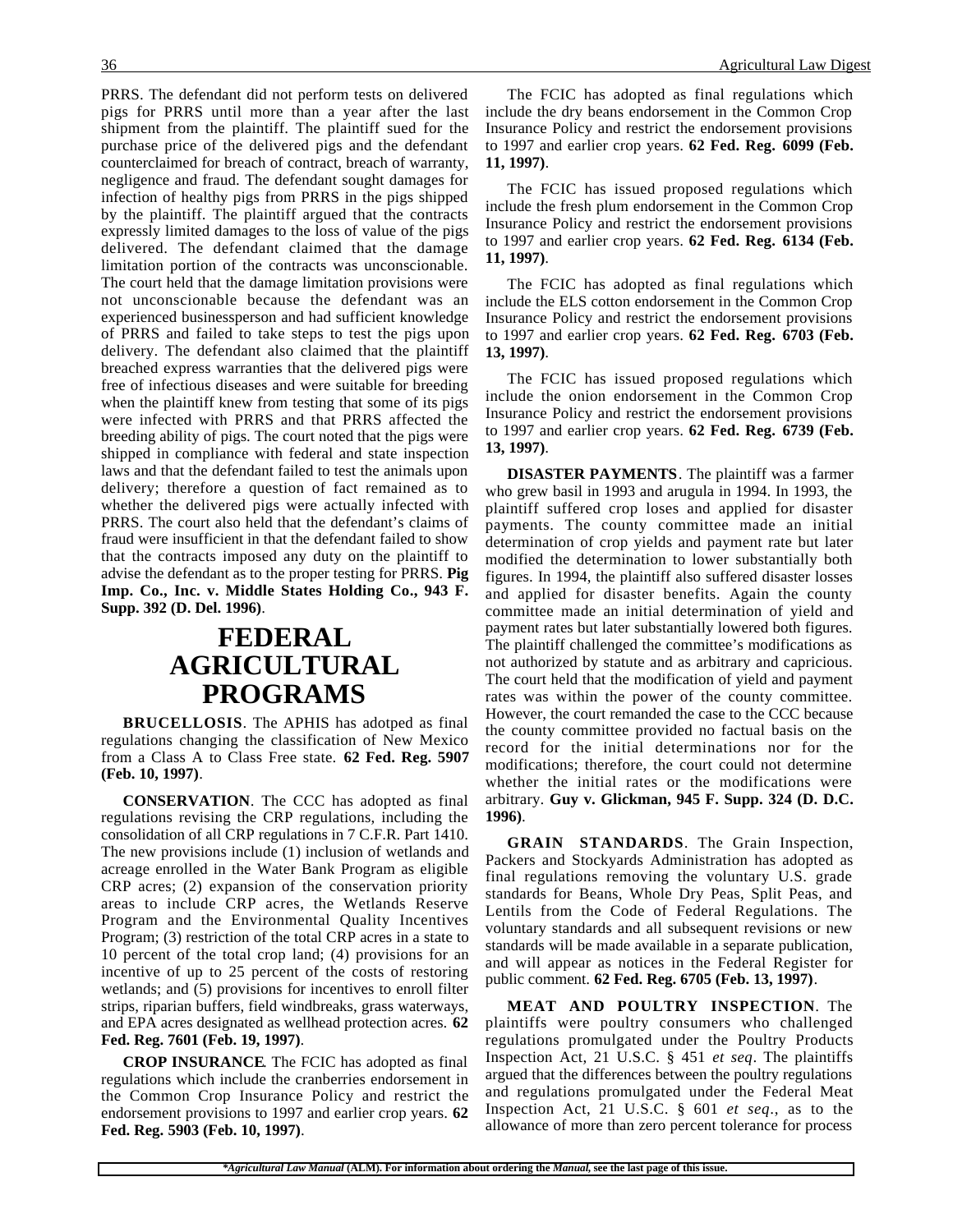defects in poultry and the allowance of water washing contaminated carcasses. Under the red meat regulations, a zero tolerance for process defects was required and contaminated carcasses had to be trimmed. The Secretary argued that the regulations were enforcement decisions which were unreviewable by the courts, under *Heckler v. Chaney, 470 U.S. 821 (1985)*. The court held that the regulations were interpretative of the underlying law and were reviewable by the courts. The court remanded the case for trial, holding that the two basic acts were substantially similar enough to bring into question the validity of issuing different standards for contamination of poultry and red meat products. **Kenney v. Glickman, 96 F.3d 1118 (8th Cir. 1996)**.

**WETLANDS**. The plaintiff was a farmer who participated in the federal price support and production adjustment programs in 1988 and 1989. In 1980, the plaintiff haddug two "dugouts" in the middle of a field. In 1989, the plaintiff filled in the holes. The ASCS (now FSA) determined that the land around the dugouts was wetland and that the plaintiff had filled in a portion of the surrounding land and planted an agricultural crop on the land in violation of the swampbuster provisions, 16 U.S.C.  $§$  3801(a)(4)(A). The plaintiff generally attacked the ASCS ruling as arbitrary and capricious but the court held that the ruling was based on substantial evidence of soil tests and aerial photographs. The court specifically ruled that the filling in of the dugouts in 1989 was not a continuation of the original digging of the dugouts in 1980; therefore, the conversion did not commence prior to 1985. **Downer v. United States, 97 F.3d 999 (8th Cir. 1996)**.

# **FEDERAL ESTATE AND GIFT TAX**

**CHARITABLE DEDUCTION**. The taxpayer formed a charitable remainder unitrust. The trust agreement granted the taxpayer as co-trustee the power to change the charitable beneficiary. The IRS ruled that the power to change the charitable beneficiary did not disqualify the trust for the charitable deduction. **Ltr. Rul. 9707027, Nov. 19, 1996**.

**DISCLAIMERS-***ALM* **§ 5.02[6]. \*** The decedent's spouse died before the decedent. The decedent's spouse's will provided for passing of the estate to an intervivos trust set up by the decedent's predeceased spouse. Under the trust agreement, the trust was then split into two marital trusts and a family trust. One marital trust received a reverse QTIP election and both marital trusts were QTIP. At the death of the decedent, the children became vested owners of the estate with one child disclaiming a portion of the trust. The IRS ruled that, because the disclaimer was filed more than nine months after the predeceased spouse's death, the disclaimer was ineffective for estate tax purposes and gave rise to gift tax. **Ltr. Rul. 9707026, Nov. 19, 1996**.

The decedent owned a life insurance policy on the decedent's life and the surviving spouse was the beneficiary of that policy. The surviving spouse was the executor of the estate and was co-trustee of a marital trust for the surviving spouse. In order to allow full funding of the testamentary bequests, the surviving spouse disclaimed all interest in the life insurance policy. The IRS ruled that the disclaimer was effective and that the surviving spouse's powers as trustee and executor were sufficiently restrained under state law that the spouse did not have a general power of appointment over the disclaimed property; therefore, the disclaimer was effective because the surviving spouse had no power to direct passing of the property. **Ltr. Rul. 9707008, Nov. 12, 1996**.

**GROSS ESTATE**. The decedent had conveyed real property to an Illinois Land Trust. The trust agreement provided that the trustee, a bank, could not convey or otherwise deal with the property without the written consent of the decedent. The trust agreement also provided that the beneficiaries of the trust had only the power of direction to deal with the title to the property, to manage and control the property, and to collect any rent or mortgage payments received for the property. The decedent had conveyed beneficial interests in the trust to heirs within three years before the decedent died. The Tax Court had held that the land trust created two retained powers in the decedent. One power was as grantor to direct the sale or conveyance of the property and the other power was as a beneficial interest holder to collect income and to control the property. The Tax Court had held that the conveyances of the beneficial interests to the heirs removed the decedent's ability to control conveyance of the property as to those interests because the decedent had a fiduciary duty to protect those interests. The appellate court agreed with the Tax Court's characterization of the interests and powers retained by the decedent but disagreed that the decedent relinquished the decedent's power to convey the property as to the beneficial interests conveyed. The appellate court held that the decedent's power as grantor to control the sale or conveyance of the property continued after the conveyance of the beneficial interests and that the decedent was under no fiduciary duty, under Illinois law, to protect the beneficiaries' interest in the trust. In other words, the decedent retained the power to revoke the beneficial interests by conveying the property free of the trust; therefore, the value of the beneficial interests was included in the decedent's gross estate. **Est. of Bowgren v. Comm'r, 97-1 U.S. Tax Cas. (CCH) 60,257 (7th Cir. 1996)**.

**INTEREST**. The decedent's estate consisted primarily of farm real property. The estate requested and received a one year extension to pay estate tax because the estate had difficulty selling estate property to raise funds for payment of the estate tax. The estate requested a second extension which was pending at the time of this case. The IRS had filed a notice of deficiency and the estate challenged the amount of the deficiency in this case. The estate requested the Tax Court to delay a ruling in the case so that the interest accruing on the deficiency would be deductible. I.R.C. § 6512(a) denies deductions of interest after a court decision becomes final. The court withheld issuance of a final order until either the extension expired or was denied (including appeals of the denial) or the estate tax was paid in full. **Est. of Wetherington v. Comm'r, 108 T.C. No. 4 (1997)**.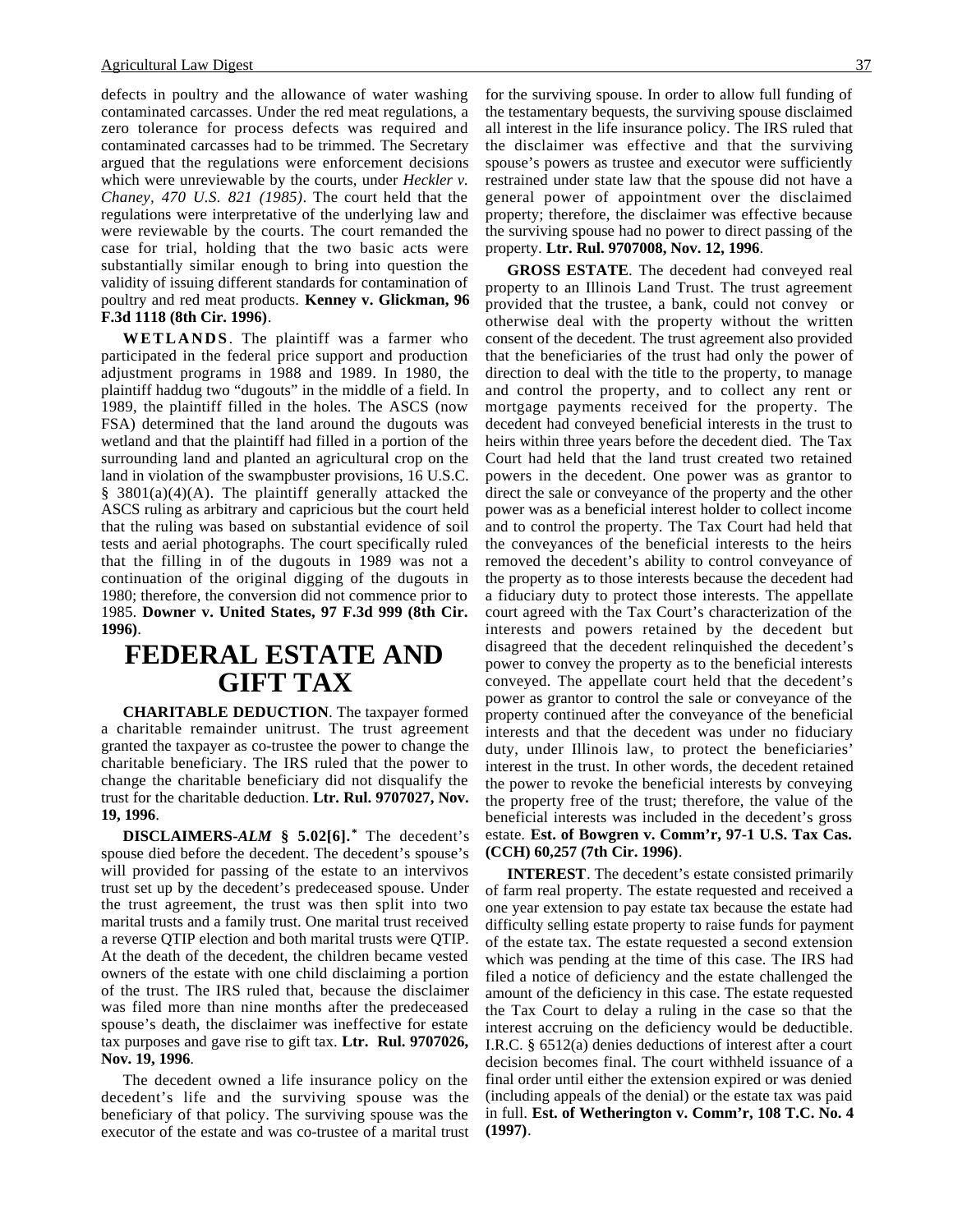**MARITAL DEDUCTION-***ALM* **§ 5.04[3].\*** At the time Treas. Reg. §  $20.2056(b) - 7(d)(3)$  was promulgated, the position contained in the regulation was the subject of litigation in a number of cases and had been rejected by two circuit courts in *Estate of Clayton v. Comm'r, 976 F.2d 1486 (5th Cir. 1992), rev'g 97 T.C. 327 (1991), and Estate of Robertson v. Comm'r, 15 F.3d 779 (8th Cir. 1994), rev'g 98 T.C. 678 (1992)*. Since that time, *Estate of Spencer v. Comm'r, 43 F.3d 226 (6th Cir. 1995), rev'g T.C. Memo. 1992-579*, also rejecting the IRS position, has been decided. Additionally, in *Estate of Clack v. Comm'r, 106 T.C. 131 (1996)*, the Tax Court reversed the position it had taken previously in *Estate of Clayton, Estate of Robertson, and Estate of Spencer*. The IRS has issued a temporary regulation which amends the regulations in accordance with the circuit courts' decisions in *Estate of Clayton*, *Estate of Robertson*, and *Estate of Spencer*, and the Tax Court's decision in *Estate of Clack*. The amendment adds Temp. Treas. Reg. § 20.2056(b)-  $7T(d)(3)(ii)$ , which states that an income interest (or life estate) that is contingent upon the executor's election under section  $2056(b)(7)(B)(v)$  will not be precluded, on that basis, from qualification as a ``qualifying income interest for life'' within the meaning of I.R.C. §  $2056(b)(7)(B)(ii)$ . In accordance with the addition of Temp. Treas. Reg. § 20.2056(b)-7T(d)(3)(ii), Temp. Treas. Reg. § 20.2056(b)-7T(h) Example 6(ii) and Temp. Treas. Reg. § 20.2044-1T Example 8 were also added. **62 Fed. Reg. 7156 (Feb. 18, 1997)**.

**SPECIAL USE VALUATION-***ALM* **§ 5.03[2].\*** Certiorari to the U.S Supreme Court has been applied for in the following case. The decedent died on December 15, 1995 owning farm property. The decedent's estate attempted to make a special use valuation election on the estate's timely filed estate tax return. However, the executor failed to fill in the "yes" box after the question on the form asking if a special use valuation was elected and the return failed to include the recapture agreement of the qualified heirs. The IRS notified the estate that the election was incomplete and the estate supplied the recapture agreement within 90 days after the IRS notification. The IRS denied the election because the initial return did not substantially comply with the election requirements. The court held that the recapture agreement was an essential element of the election and the estate return did not substantially comply with the election; therefore, the estate was not entitled, under I.R.C. § 2032A(d)(3) to perfect the election. The estate also argued that Section 1421 of the Tax Reform Act of 1986 allowed the perfection of the election because the original estate tax return provided "substantially all the information" for the election. The court held that the recapture agreement was an essential part of the "information" required by Section 1421 and the failure to provide the agreement prevented the estate from perfecting the election after notice by the IRS. **Estate of Lucas v. United States, 96-2 U.S. Tax Cas. (CCH) ¶ 60,247 (11th Cir. 1996)**.

**VALUATION**. The taxpayer established a 5-year annuity trust which provided an annuity to the taxpayer. If the taxpayer died before the end of the trust term, the remaining annuities were to be paid to the surviving spouse, unless the taxpayer revoked that interest. If the taxpayer revoked the spouse's interest, the spouse predeceased the taxpayer, or the spouse died before the end of the term, the remaining annuity payments were to be paid to the taxpayer's estate. The remainder interests were held by the taxpayer's descendants. The issues here were the valuation of (1) the interest held by the surviving spouse assuming the taxpayer died before the end of the term and did not revoke the spouse's interest and (2) the value of the taxpayer's estate to receive annuity payments if the taxpayer died before the end of the term and revoked the spouse's interest. The IRS ruled that interest number (1) was not a qualified interest because it was contingent and interest number (2) was not a qualified interest because the term was not fixed. Thus, the value of the taxpayer's annuity interest was not decreased by the value of interests (1) and (2). **Ltr. Rul. 9707001, Oct. 25, 1996**.

## **FEDERAL INCOME TAXATION**

#### **C CORPORATIONS**.

ACCOUNTING METHOD. The taxpayer corporation had claimed research and development expenditures over several years but after an IRS audit, the expenditures were disallowed and required to be capitalized. The IRS ruled that the disallowance was an IRS-imposed accounting method change which did not require the taxpayer to obtain IRS consent. **Ltr. Rul. 9707003, Oct. 31, 1996**.

REORGANIZATIONS. A farm corporation was owned by the members of two families. When the members of one family decided to curtail their involvement in farming, the corporation was reorganized as two corporations by transferring some of the assets to the second corporation and exchanging stock in the new corporation for the stock of the members of one family in the old corporation. The IRS ruled that the reorganization was eligible for tax-free treatment as a "Type D" reorganization. **Ltr. Rul. 9705024, Nov. 5, 1996**.

**CASUALTY LOSSES**. S. 239 has been introduced to include floods or other weather-related conditions as casualties causing the sale of livestock under I.R.C. § 451 which currently allows the deferral of income from sales of livestock only because of drought. The same amendment would be made to I.R.C. § 1033 for purposes of the involuntary conversion and replacement of property sold because of casualties.

During a remodeling of the taxpayer's home, the home was damaged by high winds and rain. The taxpayers presented estimates of the value of the damage but the estimates did not include sufficient detail of the items damaged or their value. In addition, although the taxpayers presented invoices for repair work, the invoices were insufficient to determine whether the work performed was limited to repair of the wind and rain damage. The court held that the casualty loss claimed by the taxpayers was not allowed for failure to substantiate the amount of the loss. **Oliver v. Comm'r, T.C. Memo. 1997-84**.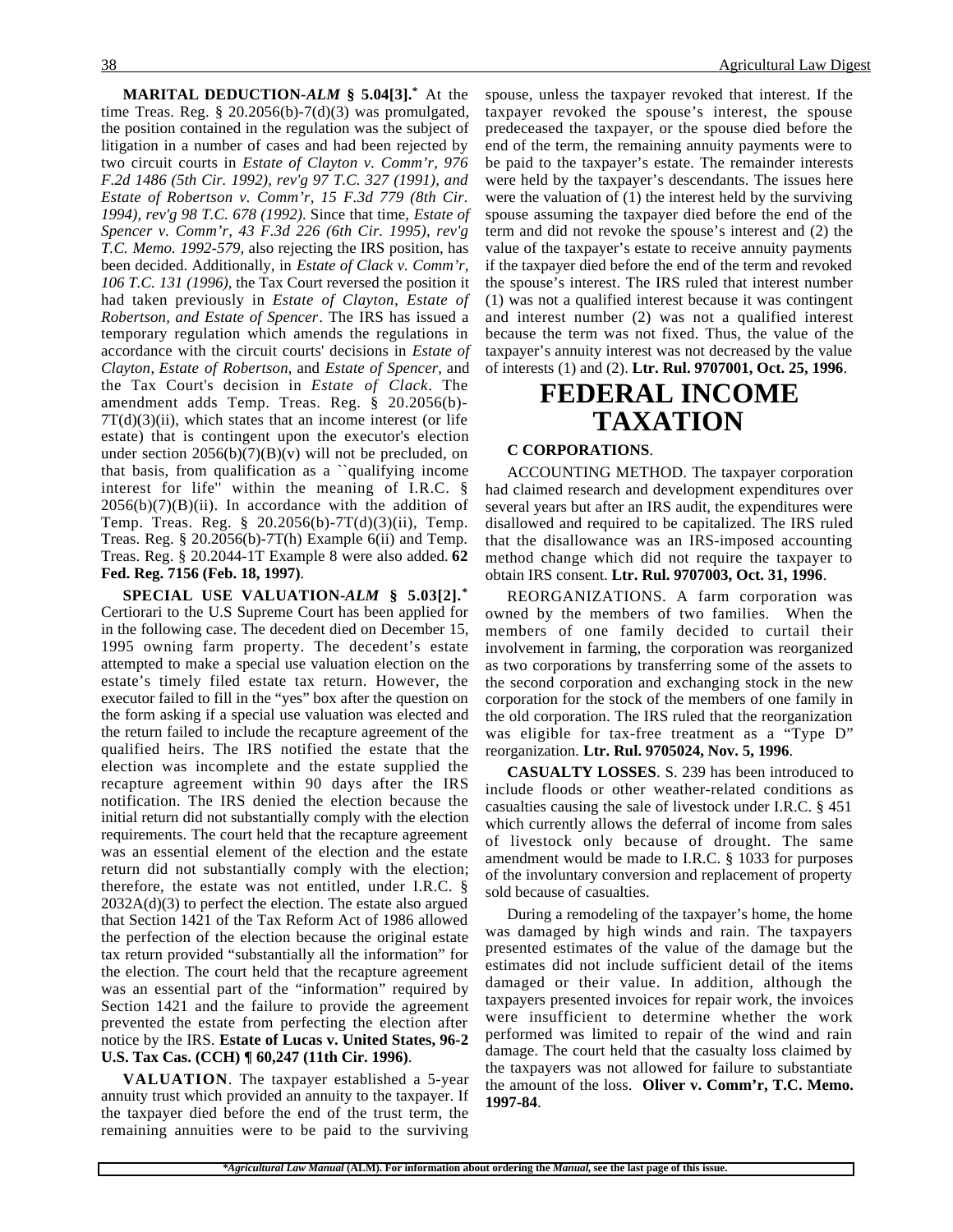**CHARITABLE DEDUCTION**. The taxpayer owned 380 acres of rural property. In 1984, the taxpayer sold 48 acres to a development company which developed the land into residential lots. The state then offered to purchase the remaining acres and the taxpayer had the property appraised at \$12 million but sold the land to the state for \$6 million and claimed a \$6 million charitable deduction from the sale. The taxpayer's value was reduced by the court to \$10 million based on the value of the property as residential development property and \$2 million of the charitable deduction was disallowed. **Glick v. Comm'r, T.C. Memo. 1997-65**.

**HOBBY LOSSES**. The taxpayer was employed full time as a director of mental health clinics. The taxpayer owned a rural property and purchased three horses to be trained as jumpers. The court held that the taxpayer could not deduct expenses in excess of income from the horse breeding and training activity because (1) the taxpayer did not seek expert advice on how to make the activity profitable, (2) the taxpayer did not keep separate records for the activity, (3) the taxpayer did not provide sufficient efforts in the activity to prepare the horses for profit generating activities, (4) the activity had only losses for each year of operation, (5) the taxpayer had substantial income from employment, and (6) the taxpayer failed to demonstrate any reasonable expectation of appreciation in the value of the horses. The taxpayer also purchased a bull and four cows with calf. The cows produced calves each year and the taxpayer raised the calves until they reached market weight before selling the calves. The court also held that the calf operation was not entered into with the intent to make a profit but did not explain the various factors for that decision. **Drummond v. Comm'r, T.C. Memo. 1997-71**.

**INCOME AVERAGING**. Senators Shelby, Grassley, Cochran, Roberts, Abraham and Hutchinson have introduced a bill, Senate 251, which allows taxpayers with income from a farming business to elect to use two year income averaging for the income from that business. Farming income includes gain from the sale of property (except land) regularly used in the farming business for a substantial period before the sale.

#### **SAFE HARBOR INTEREST RATES March 1997** Annual Semi-annual Quarterly Monthly

|      | <b>Short-term</b> |      |      |
|------|-------------------|------|------|
| 5.83 | 5.75              | 5.71 | 5.68 |
| 6.43 | 6.33              | 6.28 | 6.25 |
| 7.02 | 6.90              | 6.84 | 6.80 |
|      | Mid-term          |      |      |
| 6.42 | 6.32              | 6.27 | 6.24 |
| 7.07 | 6.95              | 6.89 | 6.85 |
| 7.72 | 7.58              | 7.51 | 7.46 |
|      | Long-term         |      |      |
| 6.86 | 6.75              | 6.69 | 6.66 |
| 7.57 | 7.43              | 7.36 | 7.32 |
| 8.26 | 8.10              | 8.02 | 7.97 |
|      |                   |      |      |

**RETURNS**. The IRS has issued a revised revenue procedure concerning obtaining copies of filed tax returns. The fee for a copy of a return has been increased to \$23.00, submitted in advance with Form 4506, Request for

Copy of Transcript of Tax From. Return transcripts and account transcripts are available for no charge from the IRS. **Rev. Proc. 97-11, I.R.B. 1997-\_, \_\_**.

#### **S CORPORATIONS-***ALM* **§ 7.02[3][c].\***

BANKS. The IRS has issued guidance for banks, under I.R.C. § 581, to change their method of accounting for bad debts from the reserve method, I.R.C. §585, to the specific charge-off method, I.R.C. § 166, so that the bank may make the S corporation election. **Rev. Proc. 97-18, I.R.B. 1997-\_, \_\_**.

## **PRODUCTS LIABILITY**

**HERBICIDE**. The plaintiff was a part-time farmer who grew silage corn for feed. Most of the corn was grown for feed for the plaintiff's own livestock, but the plaintiff occasionally sold some of the crop to neighbors. The plaintiff contracted with the defendant to have the defendant, an herbicide manufacturer and distributor, to spray the corn fields for weed prevention. The defendant purchased a herbicide from another manufacturer and applied it to the plaintiff's fields. The herbicide was ineffective against crabgrass and the plaintiff experienced a loss of yield for two crop years. The plaintiff sued in negligence, strict liability and negligent misrepresentation and sought damages for the loss of the value of the reduced yield of the corn. The court held that the plaintiff was an ordinary consumer in that the plaintiff was a parttime farmer and sold very little of the corn to third parties. The court also held that the plaintiff's loss was an economic loss in that the herbicide was damaged by the alleged negligent acts and not the corn. The court reviewed Vermont law to hold that economic losses were allowed in actions for negligence and strict liability. The court also allowed the claim for negligent misrepresentation because the plaintiff presented evidence that employees of the herbicide manufacturer supplied information about the effectiveness of the herbicide against crabgrass. **Mainline Tractor & Equipment Co. v. Nutrite Corp., 937 F. Supp. 1095 (D. Vt. 1996)**.

## **STATE TAXATION**

**VALUATION**. The taxpayers owned and operated a dairy farm on 148 acres within a city limits. The property had extensive frontage on a road and on a lake. The city valued the property for property tax purposes as residential development property and the taxpayers appealed that valuation. The taxpayers argued that the valuation of the property in residential parcels was incorrect because the entire property was used as a dairy farm. The court held that the valuation statute required valuation of property at its highest and best actual or potential use; therefore the valuation based on residential development was allowed under the statute. The court also ruled that the difficulties of obtaining development rights were not sufficient to invalidate the valuation. **Scott Const. v. City of Newport, 683 A.2d 382 (Vt. 1996)**.